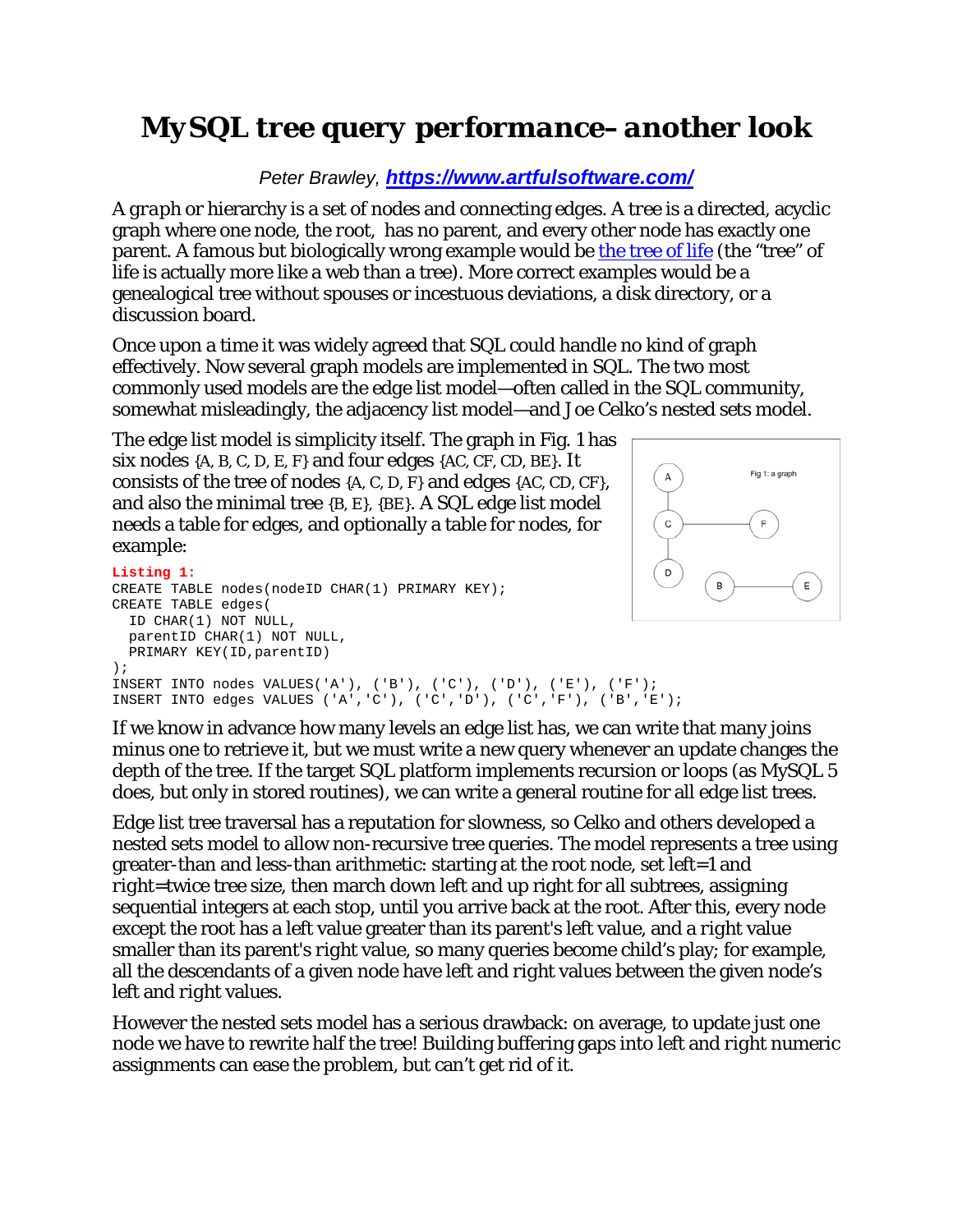*Thus the apparent dilemma*: put up with slow and complicated edge list treewalks for unproblematic edge list updates, or put up with slow and complicated nested sets updates for faster nested sets treewalks?

DB2, Oracle and SQL Server have for years addressed this by adding "Common Table Expression" (CTEs) to optimise recursive logic like that of tree traversal. CTEs came to MariaDB with version 10.2.2 and to MySQL with version 8.0.

We benchmarked edgelist, nested sets and CTE treewalk query performance. We got two surprises–Celko's nested sets perform terribly against thousands of rows, and in MySQL 8.0 CTEs are orders of magnitude faster than both nested sets and procedural edgelist treewalks.

Here is a generic MySQL stored procedure for retrieving any subtree of parents and their children from an edge list:

```
Listing 2: 
DELIMITER go 
CREATE PROCEDURE GenericEdgeListTreeWalk( 
   edgeTable CHAR(64), edgeIDcol CHAR(64), 
   edgeParentIDcol CHAR(64), ancestorID INT 
\lambdaBEGIN 
  DECLARE r INT DEFAULT 0; 
   DROP TABLE IF EXISTS subtree; 
   SET @sql = Concat( 'CREATE TABLE subtree SELECT ', 
                       edgeIDcol,' AS childID, ', 
                       edgeParentIDcol, ' AS parentID,', 
                       '0 AS level FROM ', 
                      edgeTable, ' WHERE ', edgeParentIDcol, '=', ancestorID );
   PREPARE stmt FROM @sql; 
   EXECUTE stmt; 
   DROP PREPARE stmt; 
   ALTER TABLE subtree ADD PRIMARY KEY(childID,parentID); 
  REPEAT 
    SET @sql = Concat( 'INSERT IGNORE INTO subtree SELECT a.', edgeIDcol, 
                         ',a.',edgeparentIDcol, ',b.level+1 FROM ', 
                         edgeTable, ' AS a JOIN subtree AS b ON a.', 
                        edgeParentIDcol, '=b.childID' );
     PREPARE stmt FROM @sql; 
     EXECUTE stmt; 
    SET r=Row_Count(); -- save row_count() result before DROP PREPARE loses it 
   DROP PREPARE stmt;
  UNTIL r < 1 END REPEAT;
   SELECT parentid AS Parent, group_concat(childid) AS Children 
  FROM subtree1000 
  GROUP BY parent; 
END ; 
go
```

```
delimiter ;
```
The chart to the right shows how this performs in MySQL 8.0, running on a modern laptop. It walks a small tree of 1k nodes in two tenths of a second, ten times that many nodes in a 2.8 seconds–not too bad, and fairly linear.

A depth-first recursive search on the same data is nearly a hundred times slower with 1k rows, and scales

| Breadth-first edge list treewalk in<br>MySQL 8.0 |                                |     |     |     |  |  |  |
|--------------------------------------------------|--------------------------------|-----|-----|-----|--|--|--|
|                                                  | <b>Treewalk execution time</b> |     |     |     |  |  |  |
| <b>Rows</b>                                      | 1k                             | 3k  | 5k  | 10k |  |  |  |
| <b>Secs</b>                                      | 0.2                            | 0.9 | 1.5 | 2.8 |  |  |  |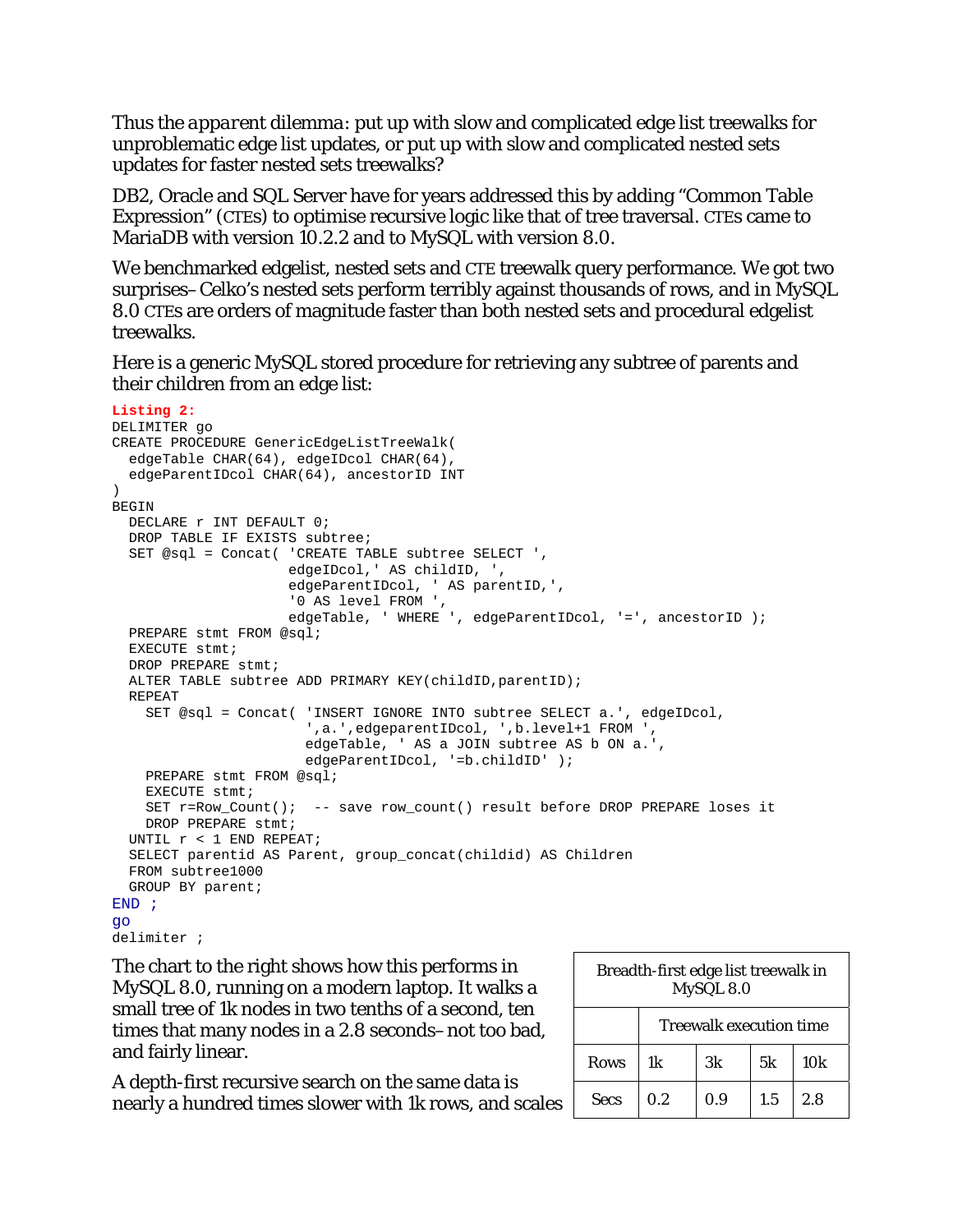badly. Other depth-first algorithms do as poorly or worse.

Overall, then, a breadth-first non-CTE edge list treewalker can walk a tree of more than 10k rows in seconds, though not in milliseconds. It's not exactly a speed demon, but it's not disastrously slow either.

The nested sets model is reputed to be faster. Is it? We store nested sets trees in tables like this:

```
Listing 3: 
CREATE TABLE nestedsettree ( 
   nodeID INT, 
   leftedge INT, 
  rightedge INT, 
  level INT, 
  KEY( nodeid, leftedge, rightedge ) 
);
```
For our generic routine to generate a nested sets tree from any given edge list tree, see *[https://www.artfulsoftware.com/mysqlbook/sampler/mysqled1ch20.html#Listing\\_1](https://www.artfulsoftware.com/mysqlbook/sampler/mysqled1ch20.html#Listing_10) 0*. Note that we're not benchmarking that routine here; we're benchmarking queries on [ne](https://www.artfulsoftware.com/mysqlbook/sampler/mysqled1ch20.html#Listing_10)sted sets tree tables.

To retrieve subtrees of parents and children from a nested sets tree, write a three-way join (other query strategies look simpler but are much slower) …

```
Listing 4: 
SELECT Parent, Group_Concat(Child ORDER BY Child) AS Children 
FROM ( 
  SELECT master.nodeID AS Parent, child.nodeID AS Child 
  FROM nestedsettree AS master 
  JOIN nestedsettree AS parent 
   JOIN nestedsettree AS child 
     ON child.leftedge BETWEEN parent.leftedge AND parent.rightedge 
   WHERE parent.leftedge > master.leftedge 
    AND parent.rightedge < master.rightedge 
  GROUP BY master.nodeID, child.nodeID 
  HAVING COUNT(*)=1 
) AS tmp 
GROUP BY Parent;
```
Why does it aggregate? For treewalks, nested sets arithmetic requires aggregation.

How is the performance of this nested sets treewalk query? Not good. With 1k nodes, it's three times slower than the edge list treewalk. With 3k nodes, it's seven times slower. With 5k and 10k nodes it's 30 to 50 times slower.

| Nested sets treewalk in MySQL 8.0 |     |     |      |      |  |  |
|-----------------------------------|-----|-----|------|------|--|--|
| <b>Rows</b>                       | 1k  | 3k  | 5k   | 10k  |  |  |
| <b>Secs</b>                       | 0.7 | 6.4 | 72.2 | 76.4 |  |  |

How can nested sets queries perform so badly? EXPLAIN tells much of the story: the MySQL query engine cannot master how to use the index, for either the joins or the Where or Group By clauses. With and without indexes, with various column orders in the index, and with all possible FORCE INDEX hints, the JOIN induces a table scan, and the GROUP BY and ORDER BY clauses force table scan and filesort. We can improve this a bit because our routine for generating a nested sets tree from an edge list leaves behind a tree level value for each node, but the improvement we get from that is not large.